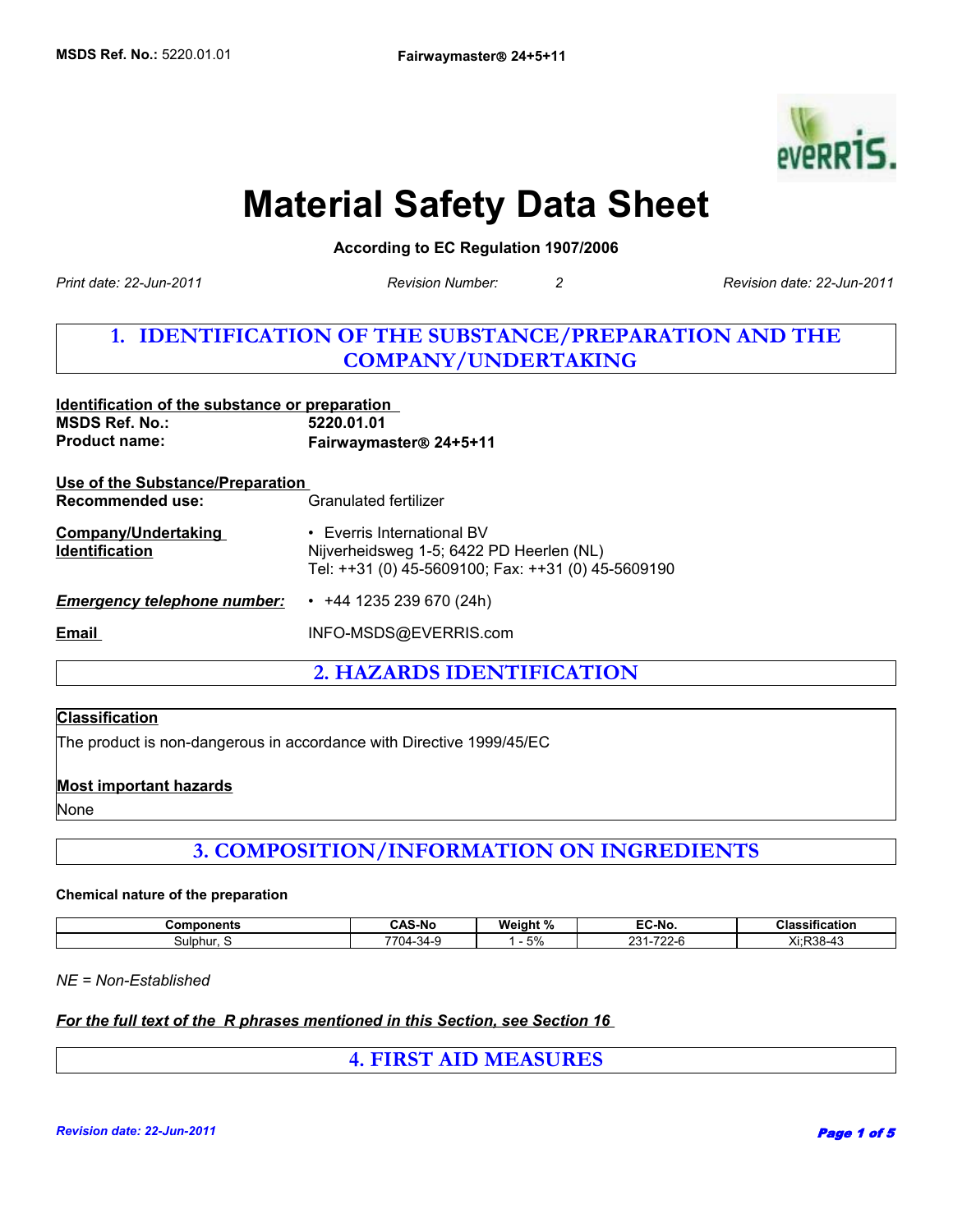|                        | <b>4. FIRST AID MEASURES</b>                                                                                                                                                                                                                                                                              |
|------------------------|-----------------------------------------------------------------------------------------------------------------------------------------------------------------------------------------------------------------------------------------------------------------------------------------------------------|
| <b>General advice:</b> | If you feel unwell, seek medical advice (show the label where possible).                                                                                                                                                                                                                                  |
| Ingestion:             | Do not induce vomiting without medical advice. If a person vomits when lying on his<br>back, place him in the recovery position. Never give anything by mouth to an<br>unconscious person. In case of respiratory difficulties practice oxygenotherapy.<br>Possible symptoms are nausea and/or vommiting. |
| Inhalation:            | In case of shortness of breath, give oxygen. Possible symptoms are coughing and/or<br>dyspnoea. Move to fresh air. If symptoms persist, call a physician.                                                                                                                                                 |
| <b>Skin contact:</b>   | If a person feels unwell or symptoms of skin irritation appear, consult a physician.                                                                                                                                                                                                                      |
| Eye contact:           | Rinse thoroughly with plenty of water, also under the eyelids. If eye irritation persists,<br>consult a specialist.                                                                                                                                                                                       |
|                        | <b>5. FIRE-FIGHTING MEASURES</b>                                                                                                                                                                                                                                                                          |

#### **Suitable extinguishing media:**

Coordinate fire extinguishing measures to fire in surrounding area

#### **Unsuitable extinguishing media:**

Not applicable

#### **Special exposure hazards arising from the substance or preparation itself, its combustion products, or released gases:**

In case of fire, the product will smoulder even without the presence of external oxygen. In these conditions the product will show self sustaining decomposition. The best method to extinguish the fire is to cool the decomposition front with water.

#### **Special protective equipment for firefighters:**

In the event of fire and/or explosion do not breathe fumes. Wear self contained breathing apparatus for fire fighting if necessary. Evacuate area and fight fire from a safe distance.

### **6. ACCIDENTAL RELEASE MEASURES**

#### **Personal precautions:**

Avoid dust formation. Ensure adequate ventilation.

#### **Environmental precautions:**

Prevent product from entering drains. Do not contaminate surface water.

#### **Methods for cleaning up:**

Shovel or sweep up. Use up product completely. Packaging material is industrial waste.

### **7. HANDLING AND STORAGE**

#### **Handling:**

**Technical measures/precautions:** No special technical protective measures required.

**Safe handling advice:** Keep away from open flames, hot surfaces and sources of ignition.

**Storage:**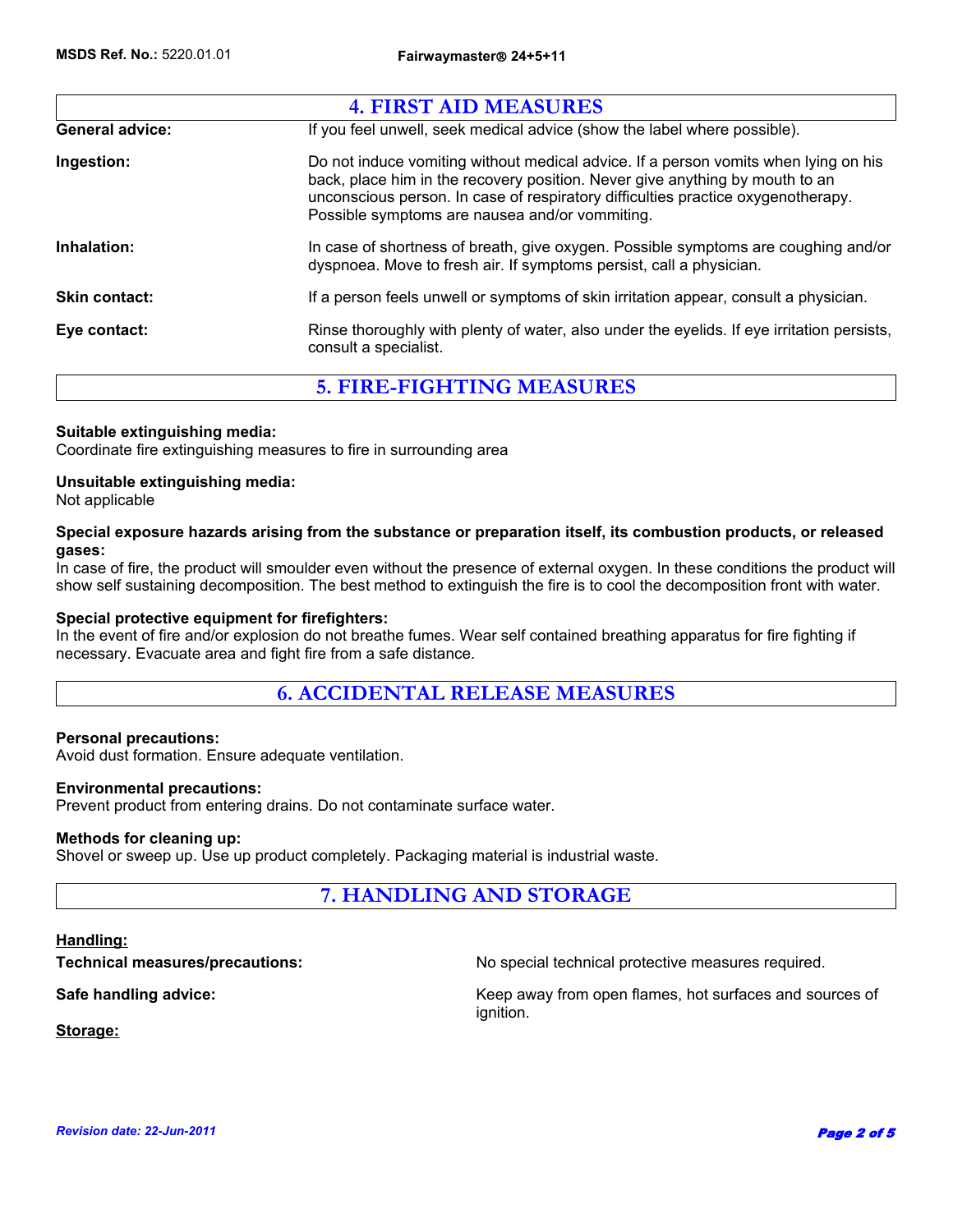**Technical measures/storage conditions:** Keep away from heat and sources of ignition. Keep away from food, drink and animal feeding stuffs. For quality reasons: Keep out of reach of direct sunlight, store under dry conditions, partly used bags should be closed well. Keep at temperatures between 0 °C and 40 °C .

**Incompatible products:** Not applicable **Specific use(s):** Granulated fertilizer.

### **8. EXPOSURE CONTROLS / PERSONAL PROTECTION**

**Engineering measures to reduce exposure:** Ensure adequate ventilation.

**Occupational exposure controls**

**Personal protective equipment**

**Respiratory protection:** Not applicable.

**Eye/face protection** Safety glasses.

**Exposure limit values**

*Sulphur, S*

**Hand protection: EXECUTE:** PVC or other plastic material gloves.

**Skin and body protection:** Usual safety precautions while handling the product will provide adequate protection against this potential effect.

**Hygiene measures Follow good housekeeping practices. When using, do not all the state of the Follow good housekeeping practices. When using, do not** eat, drink or smoke. Keep away from food, drink and animal feeding stuffs.

**France INRS (VME)** VME (poussières) = 10 mg/m<sup>3</sup>

### **9. PHYSICAL AND CHEMICAL PROPERTIES**

#### **General Information**

**Physical State:** Solid Appearance: Granular Color: Color: Color: Color: Color: Color: Color: Color: Color: Color: Color: Color: Color: Color: Color: Color: Color: Color: Color: Color: Color: Color: Color: Color: Color: Color: Color: Color: Color: Color: Color: Color

**Odor:** No information available

**Important Health Safety and Environmental Information Decomposition temperature:** > 150°C **Solubility:** Coating not soluble, release nutrients through coating **Flammability (solid, gas):** Non-flammable

#### **Other information**

### **10. STABILITY AND REACTIVITY**

**Stability:** Stable under recommended storage conditions.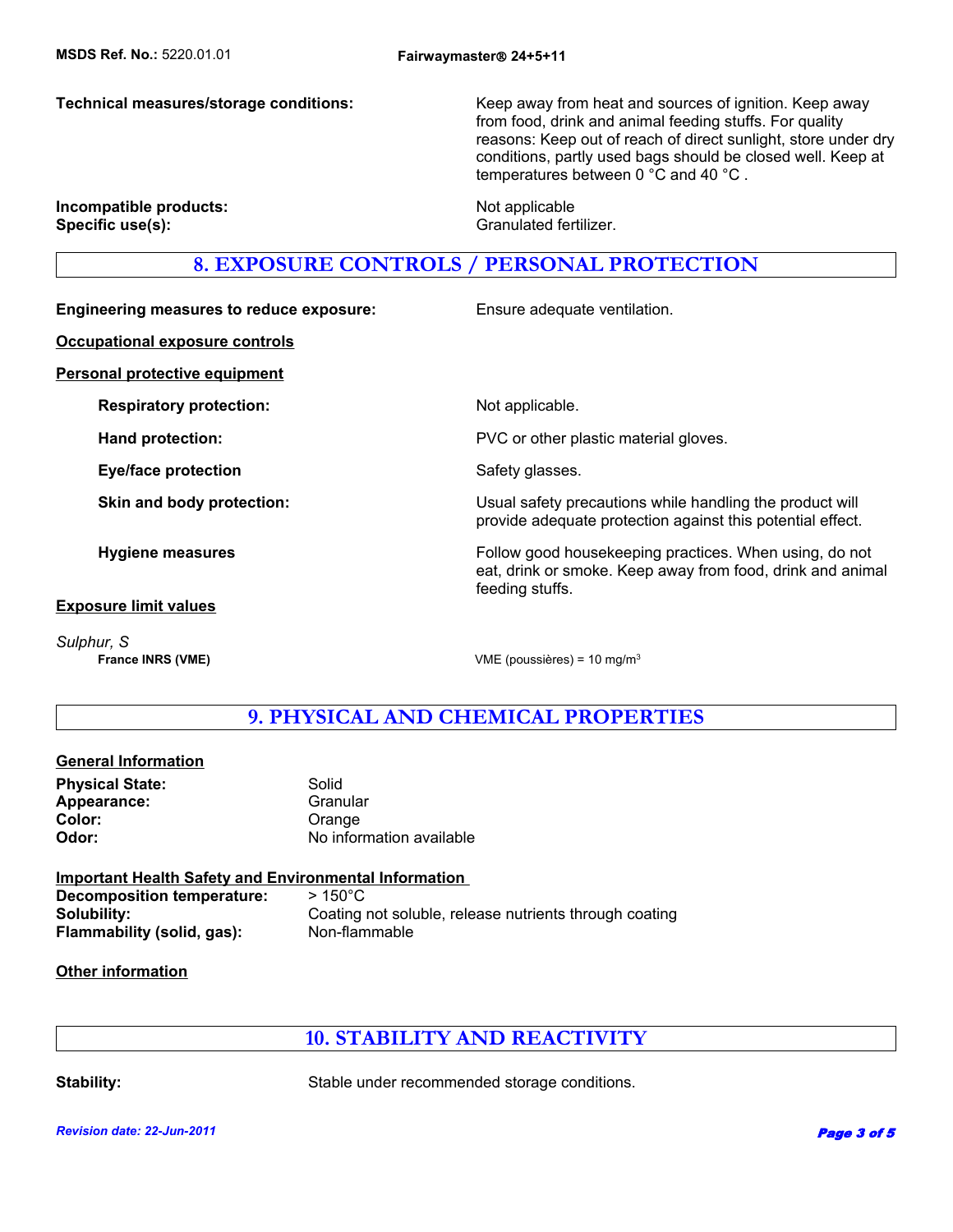| <b>Conditions to avoid:</b>                 | Keep away from open flames, hot surfaces and sources of ignition.                                                  |
|---------------------------------------------|--------------------------------------------------------------------------------------------------------------------|
| <b>Materials to avoid:</b>                  | Combustible material.                                                                                              |
| <b>Hazardous decomposition</b><br>products: | No decomposition if stored normally. Thermal decomposition can lead to release of<br>irritating gases and vapours. |

## **11. TOXICOLOGICAL INFORMATION**

#### **Component information**

| Sulphur, S                 |              |
|----------------------------|--------------|
| $LD50/oral/rat =$          | > 2000 mg/kg |
| $LD50/dermal/rat =$        | > 2000 mg/kg |
| $LG50/inhalation/4h/rat =$ | $> 5.4$ mg/l |

#### **Product information**

| Local effects<br><b>Skin effects:</b> | May cause skin irritation in susceptible persons.                               |
|---------------------------------------|---------------------------------------------------------------------------------|
| Eye effects:                          | Contact with eyes may cause irritation.                                         |
| Inhalation:                           | May cause sensitization by inhalation.                                          |
| Ingestion:                            | Ingestion may cause gastrointestinal irritation, nausea, vomiting and diarrhea. |

### **12. ECOLOGICAL INFORMATION**

#### **Product information**

**Water Endangering Class (WGK):** 1 (Scotts classification )

#### **Component information**

No ecological information is known on the product nor on any of its ingredients

### **13. DISPOSAL CONSIDERATIONS**

| <b>Waste Disposal Methods:</b> | Use up product completely. Packaging material is industrial waste                 |  |
|--------------------------------|-----------------------------------------------------------------------------------|--|
| Contaminated packaging:        | Empty containers can be landfilled, when in compliance with the local regulations |  |
|                                | <b>14. TRANSPORT INFORMATION</b>                                                  |  |

| <b>Product information</b> |       |
|----------------------------|-------|
| <b>Physical State:</b>     | Solid |